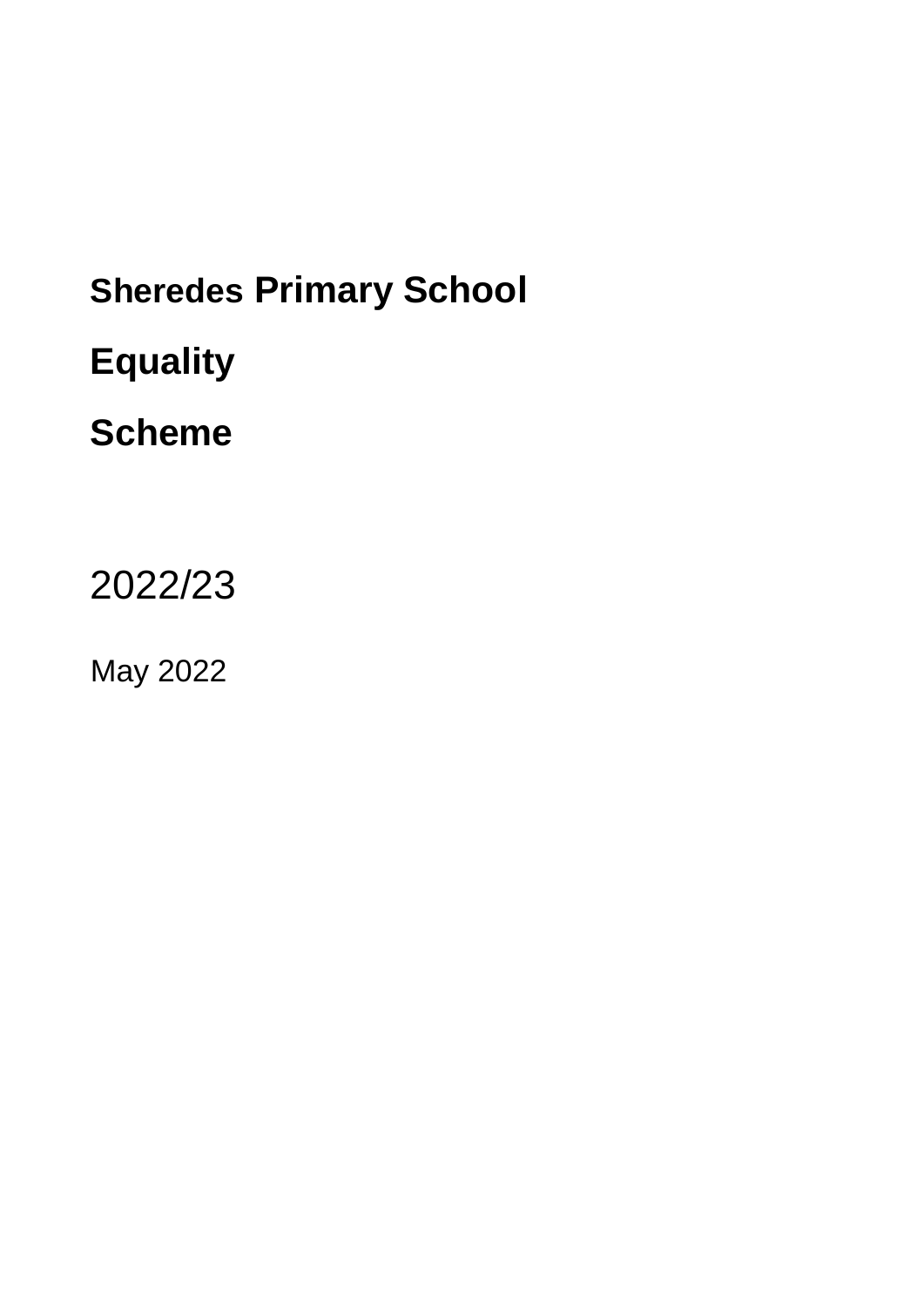## **Contents**

| 1: | <b>Vision and Values</b>                                                      | 3              |
|----|-------------------------------------------------------------------------------|----------------|
| 2: | <b>School Context</b>                                                         | 6              |
| 3: | Legal Background                                                              | $\overline{7}$ |
| 4: | Roles and Responsibilities and Publish Information                            | 8              |
| 5: | Engagement – Participation and Involvement                                    | 10             |
| 6: | Using information – Equality Impact Assessment, data and other information 11 |                |
| 7: | <b>Our School's Equality Objectives</b>                                       | 11             |
| 8: | <b>Setting Equality Objectives Action Plan</b>                                | 13             |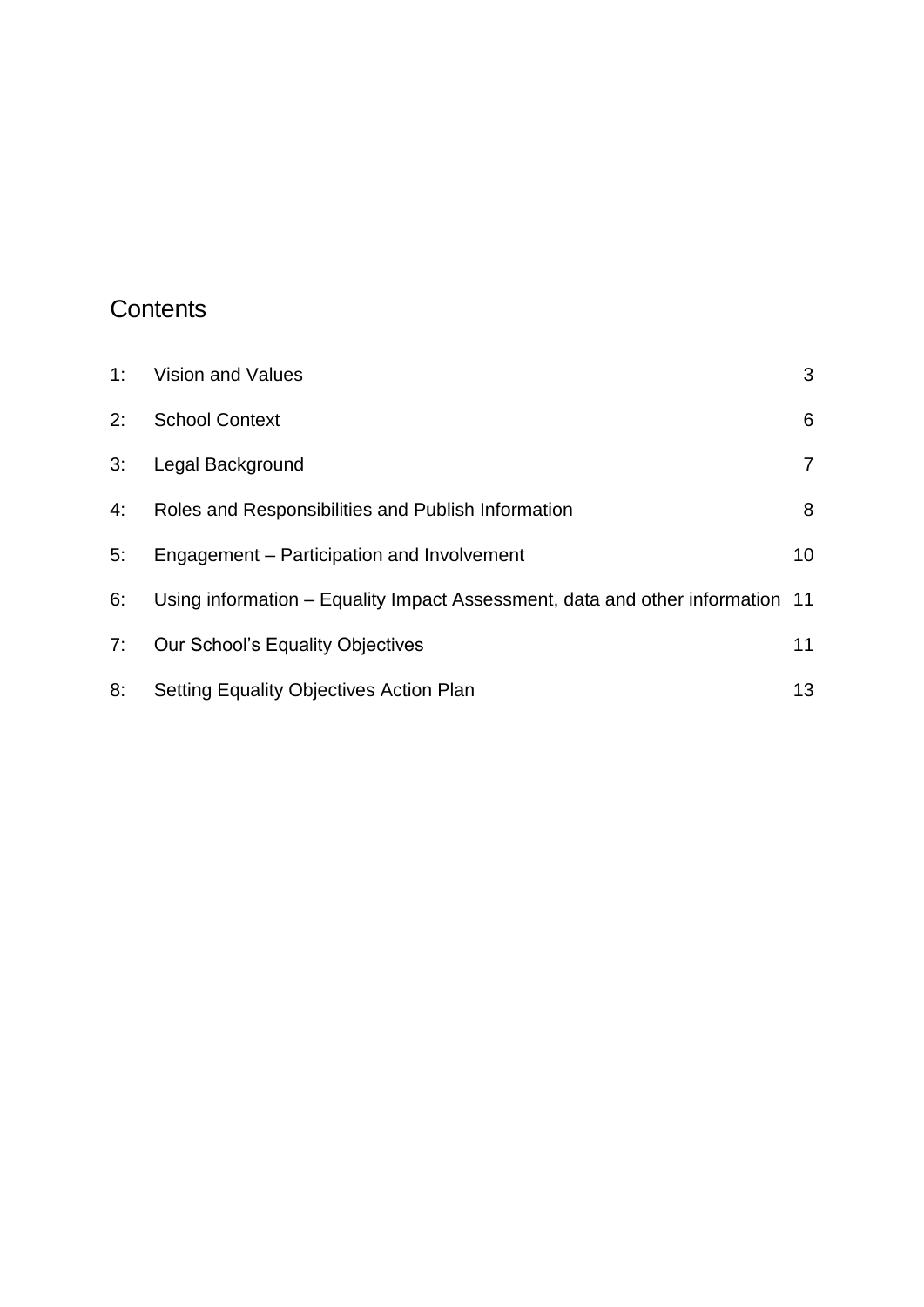## <span id="page-2-0"></span>1: Vision and Values

#### Our equality vision and the values that underpin school life

#### SCHOOL MISSION

We are a school passionate about children's education. Our vision is Excellence in Education; therefore our core purpose is to develop a child's confidence, all round ability and unique talents to the highest level that they can achieve. Our staff are dedicated and forward thinking and both children and adults enjoy working in a friendly, calm and purposeful environment.

#### SCHOOL AIMS

Our core purpose is to enable all children to develop their confidence, all round ability and unique talents to the highest level that they can achieve. Therefore, we aim to :

- value and respect all children as individuals and to develop their confidence and self esteem so to encourage them to want to excel for themselves and for the school community
- teach a rich, broad, balanced, bespoke and relevant curriculum that encompasses the Foundation Stage and the National Curriculum, so that all children acquire learning skills and a knowledge and understanding of the world we live in.
- help children develop lively, imaginative, enquiring minds; the ability to question, argue rationally and problem solve; the ability to become independent learners
- develop children's understanding and regard for the rights and beliefs of others, and a concern for the environment and the world we live in, in order that they develop as considerate, well-mannered, informed, responsible, positive and active citizens
- Provide a happy, caring, secure, stimulating and organised learning environment that acts as a motivational force for all children and encourages their participation in its creation and care
- widen learning opportunities so that children are introduces to new and enriched learning experiences.

We believe in the contribution and value of all children *and* adults within the school community and we show this in the way we relate to one another. We are committed to supporting the continuous professional learning of all staff through development and training.

#### SCHOOL ETHOS

We believe ours is a happy, caring school in which each and every member of the school community is valued and respected by every other member. We are committed to developing the attributes of kindness, confidence, resilience and fearlessness. Our belief in treating one another with kindness and consideration is encapsulated in our school prayer:

*Dear Lord, This day we pray We may befriend another. To see their needs And share with them Warmth and caring in our school Amen.*

We believe children learn best in a calm, purposeful atmosphere and we believe in creating a stimulating, organised learning environment in which every child is encouraged to realise his or her potential. The endeavours of all children are valued, and achievements are celebrated and shared. We believe in setting high standards in every aspect of school life, for example, presentation of work, dress, manners, speech, attitudes to others and work. We are committed to the values of truth, integrity and honesty. In establishing the tone of the school, we aim for an atmosphere relaxed, purposeful and devoid of tension. Children work best in a calm, friendly environment, where the qualities of common sense, courtesy and consideration for others may be exercised. To this end, we have a positive approach to behaviour and encourage children to consider others in all aspects of school life, by learning to develop a sense of selfdiscipline and a respect for others and the school. This is considered an important part of their personal and social development. Our school rules are few and simple – see **Behaviour Policy and Anti-Bullying**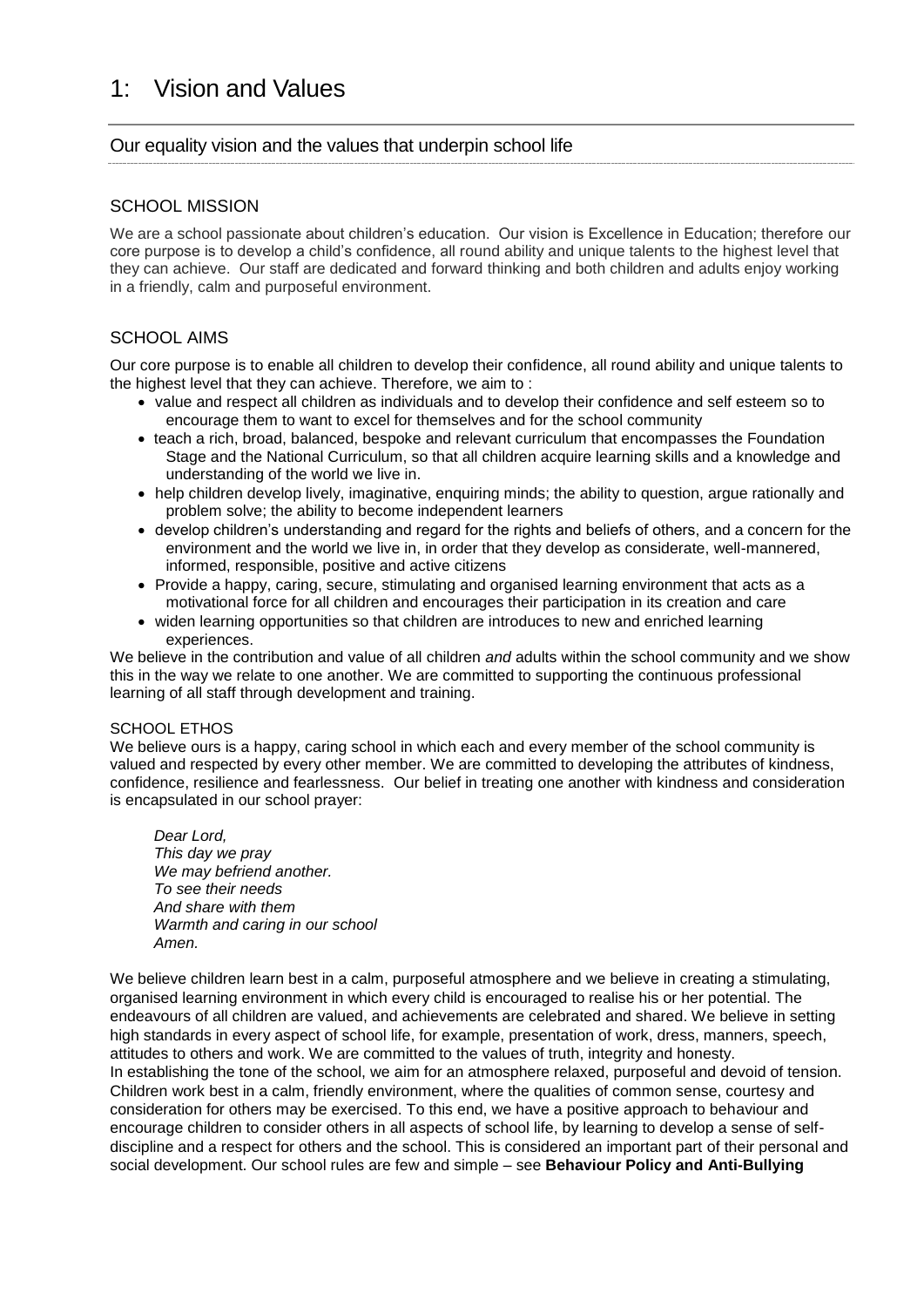**Policy**. Certain standards of behaviour are expected and in the case of repeated misbehaviour, please see the Head.

Our **curriculum** is carefully planned – see **Curriculum plans on our website** – and care is taken to build in differentiated activities according to the needs of the children in short term planning.

Our school topics aim to maximise natural links between subjects but curriculum areas are also taught as separate subjects. The aim is to make the learning experiences for the children as cohesive and interesting as possible. We believe that children learn most effectively from first hand experiences and we endeavour to provide them whenever possible.

Promoting equality and tackling discrimination:

At Sheredes Primary we are committed to ensuring quality of education and opportunity for all pupils and staff. We constantly aim to provide a culture of inclusion and diversity in which people feel free to disclose their disability and celebrate the diversity of experience that out community brings. We welcome differences and celebrate different cultures, respecting the needs of the individual, the group and the school community as a whole. Our displays and resources we purchase reflect this.The achievement of all pupils is monitored and we use this data to raise standards and ensure inclusive teaching. We make and continue to make reasonable adjustments to ensure that the school environment is as accessible as possible to all pupils. At Sheredes we believe that diversity is a strength, which should be respected and celebrated by all those who learn, teach and visit here.

We also seek to extend the understanding of our pupils in order to prepare them for an adult life in a multicultural and diverse society, which may be more diverse than our own local community at the present time. We actively promote British values; see **Promoting British Values** on our website.

When possible, we link with other schools and establishments with a more diverse or different ethnic community locally and internationally, and invite visitors into our school to describe their own faiths, beliefs and ways of life. We will encourage positive attitudes towards people who have a disability and this may include visitors with a disability sharing their experiences with the pupils. The pupils in our school are taught to respect all visitors and approach these opportunities with a real spirit of enquiry.

In fulfilling the legal obligations in Section 3, we are guided by the following nine guiding principles:

#### **Principle 1: All learners are of equal value**

We see all learners and potential learners, and their parents and carers, as of equal value:

- whether or not they have a disability
- whatever their race, ethnicity, culture, national origin or national status
- whatever their sex
- whatever their gender assignment
- whatever their religious or non-religious affiliation or faith background
- whatever their sexual orientation

#### **Principle 2: We recognise and respect difference**

Treating people equally (Principle 1 above) does not necessarily involve treating them all the same. Our policies, procedures and activities must not discriminate but must nevertheless take account of differences of life-experience, outlook and background, and in the kinds of barrier and disadvantage which people may face, in relation to:

- disability, so that reasonable adjustments are made
- race and ethnicity, so that different cultural backgrounds and experiences of prejudice are recognised
- sex, so that the different needs and experiences of girls and boys, and women and men, are recognised
- gender reassignment
- religion, belief or faith background
- sexual orientation

#### **Principle 3: We foster understanding, positive attitudes and relationships, and a shared sense of cohesion**

#### **and belonging**

We intend that our policies, procedures and activities should promote:

■ positive attitudes towards people with disabilities, good relations between people with disabilities and nondisabled people, and an absence of harassment of people with disabilities

■ positive interaction, good relations and dialogue between groups and communities different from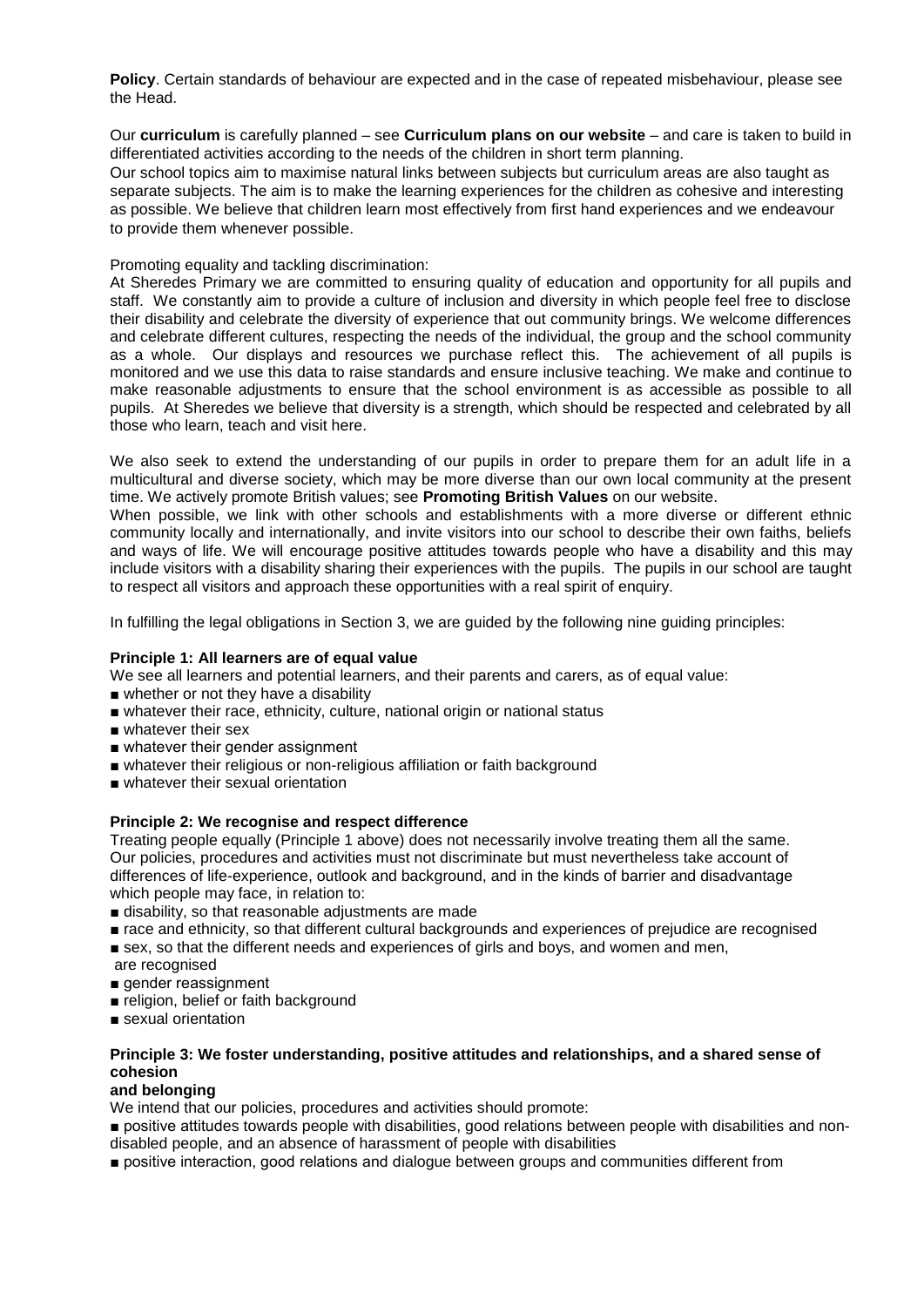each other in terms of ethnicity, culture, religious affiliation, national origin, national status, sexual orientation, gender assignment

■ mutual respect and good relations between boys and girls, and women and men, and an absence of sexual and homophobic/biphobic/transphobic harassment.

#### **Principle 4: We observe good equalities practice in staff recruitment, retention and development**

We ensure that policies and procedures should benefit all employees and potential employees, for example in recruitment and promotion, and in continuing professional development:

- whether or not they have a disability
- whatever their ethnicity, culture, religious affiliation, national origin or national status
- whatever their sex, gender assignment and sexual orientation, and with full respect for legal rights relating to age, marital status, pregnancy and maternity.

#### **Principle 5: We aim to reduce and remove inequalities and barriers that already exist**

■We listen to the the lived experiences of members of the school community to help inform our development of our policies and practice

■All policies are reviewed and revised with attention to identifying and removing any negative impact on different groups

#### **Principle 6: We consult and involve widely**

We engage with a range of groups and individuals to ensure that those who are affected by a policy or activity are consulted and involved in the design of new policies, and in the review of existing ones. We consult and involve:

- people with disabilities people as well as non-disabled
- people from a range of ethnic, cultural and religious backgrounds
- both women and men, and girls and boys.
- people of different sexual orientations or who are gender reassigned

#### **Principle 7: Society as a whole should benefit**

We intend that our policies and activities should benefit everyone in the school and across society as a whole, both locally and nationally, by fostering greater social cohesion, and greater participation in public life of:

- people with disabilities as well as non-disabled
- people of a wide range of ethnic, cultural and religious backgrounds
- both women and men, girls and boys
- people of different sexual orientations or who are gender reassigned

#### **Principle 8: We base our practices on sound evidence**

We maintain and publish quantitative and qualitative information showing our compliance with the public sector equality duty (PSED) set out in clause 149 of the Equality Act 2010.

#### **Principle 9: Objectives**

We formulate and publish specific and measurable objectives, based on the evidence we have collected and published (principle 8) and the engagement in which we have been involved (principle 7). The objectives which we identify take into account national and local priorities and issues, as appropriate. We keep our equality objectives under review and report annually on progress towards achieving them.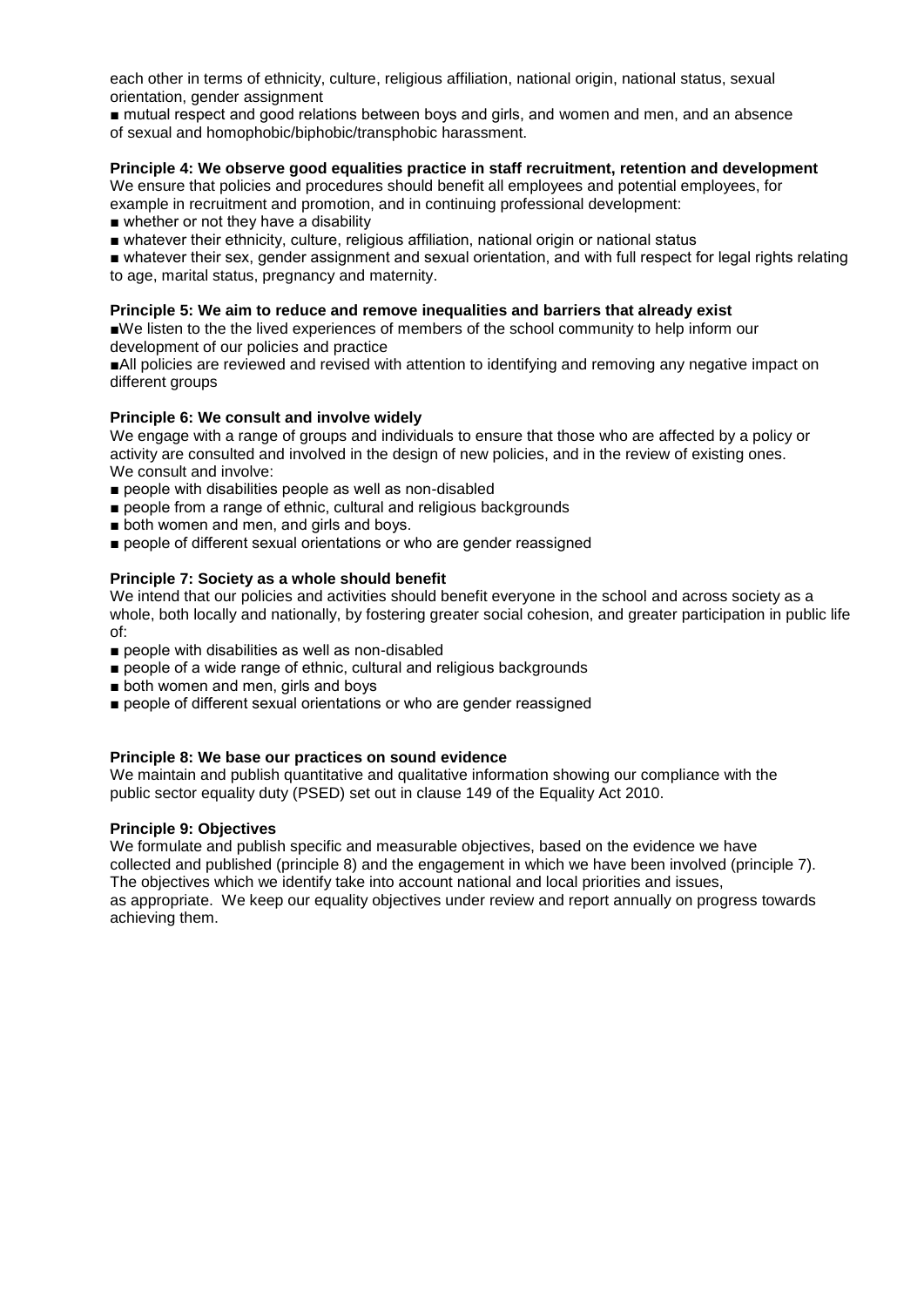<span id="page-5-0"></span>The characteristics of our school

#### **A brief description of our school and its community setting**

The school takes in pupils from a wide catchment area and is non-denominational, welcoming pupils from all faiths.

9% of pupils have English as an additional language; below the national average. This represents 18 different languages, with very small numbers of each.

Approximately 6% of pupils are known to be eligible for and claiming free school meals, or have been known to be eligible in the last six years; this is below the national average.

The school's deprivation indicator is below the national average.

The attendance trend is above the national average, with the percentage of sessions missed due to overall absence and persistent absentees (absent for 10% or more sessions) below the national average. Approximately 14% of pupils are identified as having special educational needs and /or a disability, which is above the national average. The percentage of pupils with a statement or EHC plan is below the national average.

The school experienced a large influx of pupils in 2008/9 and 2009/10 across all age groups, due to its expansion to two forms of entry. Stability has been above the national average for the last five years.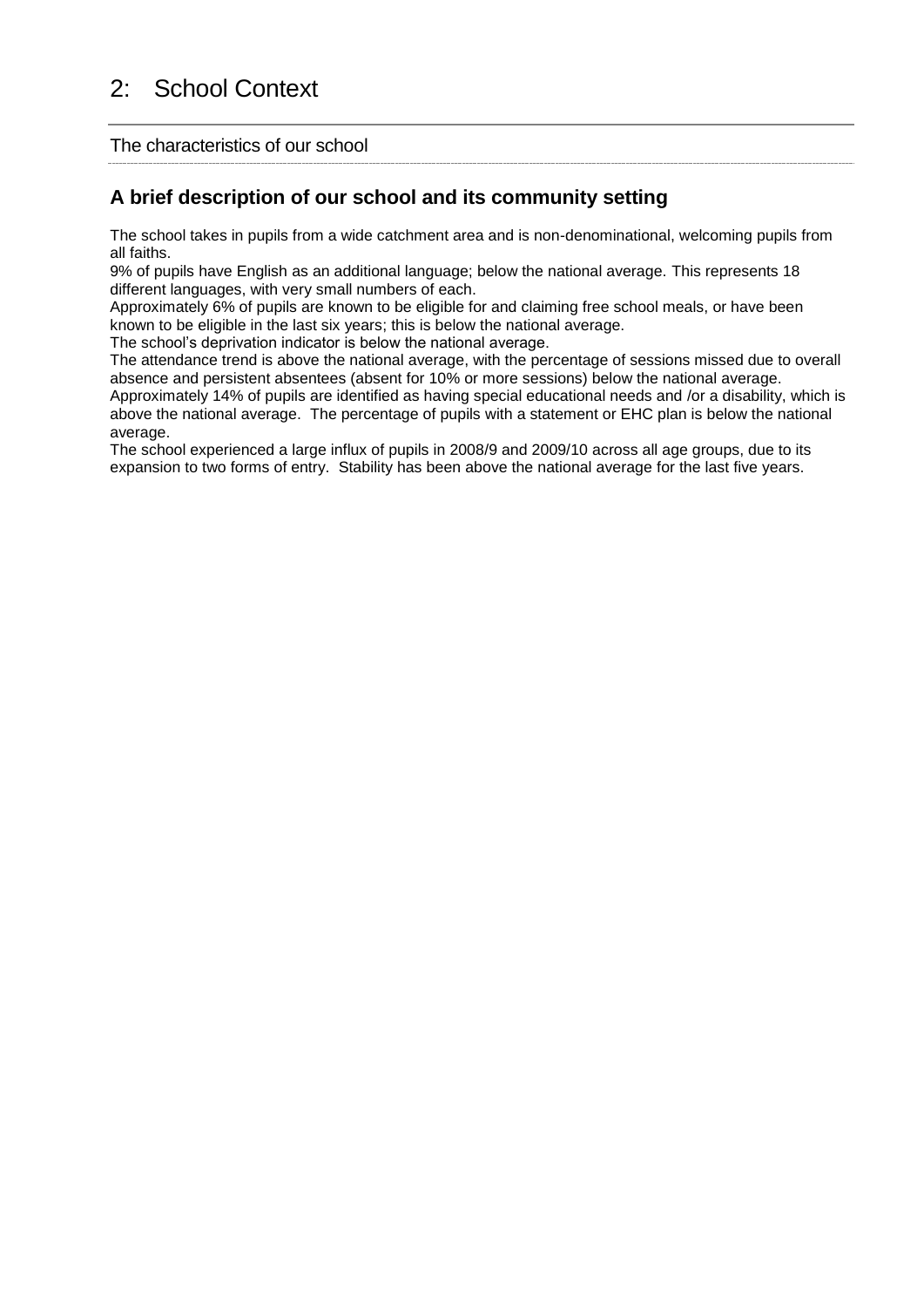#### <span id="page-6-0"></span>The duties that underpin our scheme

The purpose of our scheme is to set out how our practice and policies meet the *general* and *specific* duties.

Our school is **committed to meeting the public sector equality duty (PSED**) which came into force in April 2011, replacing the separate duties on race, disability and gender. The PSED is sometimes **referred to as the** *general* **duty** and consists of three main elements. In carrying out their functions, public bodies are required to have due regard to the need to:

- **eliminate discrimination**, harassment, victimisation and any other conduct that is prohibited by or under this Act.
- **advance equality of opportunity** between persons who share a relevant protected characteristic and persons who do not share it
- **foster good relations** between persons who share a relevant protected characteristic and persons who do not share it.

The Act also introduced specific duties which require schools to:

- **Publish annually information** quantitative and qualitative, showing compliance with the public sector equality duty (PSED) set out in clause 149 of the Equality Act 2010.
- To set every four years one or more specific measurable equality objectives that further the aims of the equality duty.

#### **The PSED extends schools' equality duties to all protected characteristics**:

- age (for staff only)
- **•** disability
- ethnicity and race
- sex
- aender reassignment
- pregnancy, maternity and breast feeding
- religion and belief
- sexual orientation
- marriage and civil partnership (for staff only).

#### **Disability**

The disability provisions in this Act are different from those for other protected characteristics in a number of ways, including a more complex definition of what constitutes discrimination. We will make reasonable adjustments to ensure that a pupil with a disability can benefit from what we offer to the same extent as that of a pupil without a disability.

At Sheredes Primary and Nursery we **implement accessibility plans** which are aimed at:

- increasing the extent to which pupils with a disability can participate in the curriculum;
- improving the physical environment of the school to enable pupils with a disability to take better advantage of education, benefits, facilities
- and services provided;
- improving the availability of accessible information to pupils with a disability

#### **Community Cohesion**

We are committed to promoting Community Cohesion as it supports good practice in educating pupils about equality and diversity. It contributes to our wider efforts to provide a broad, balanced curriculum. We continue to increase our focus on helping children and young people to learn to understand others, to value diversity whilst promoting shared values, to promote awareness of human rights and to apply and defend them, and to develop the skills of participation and responsible action.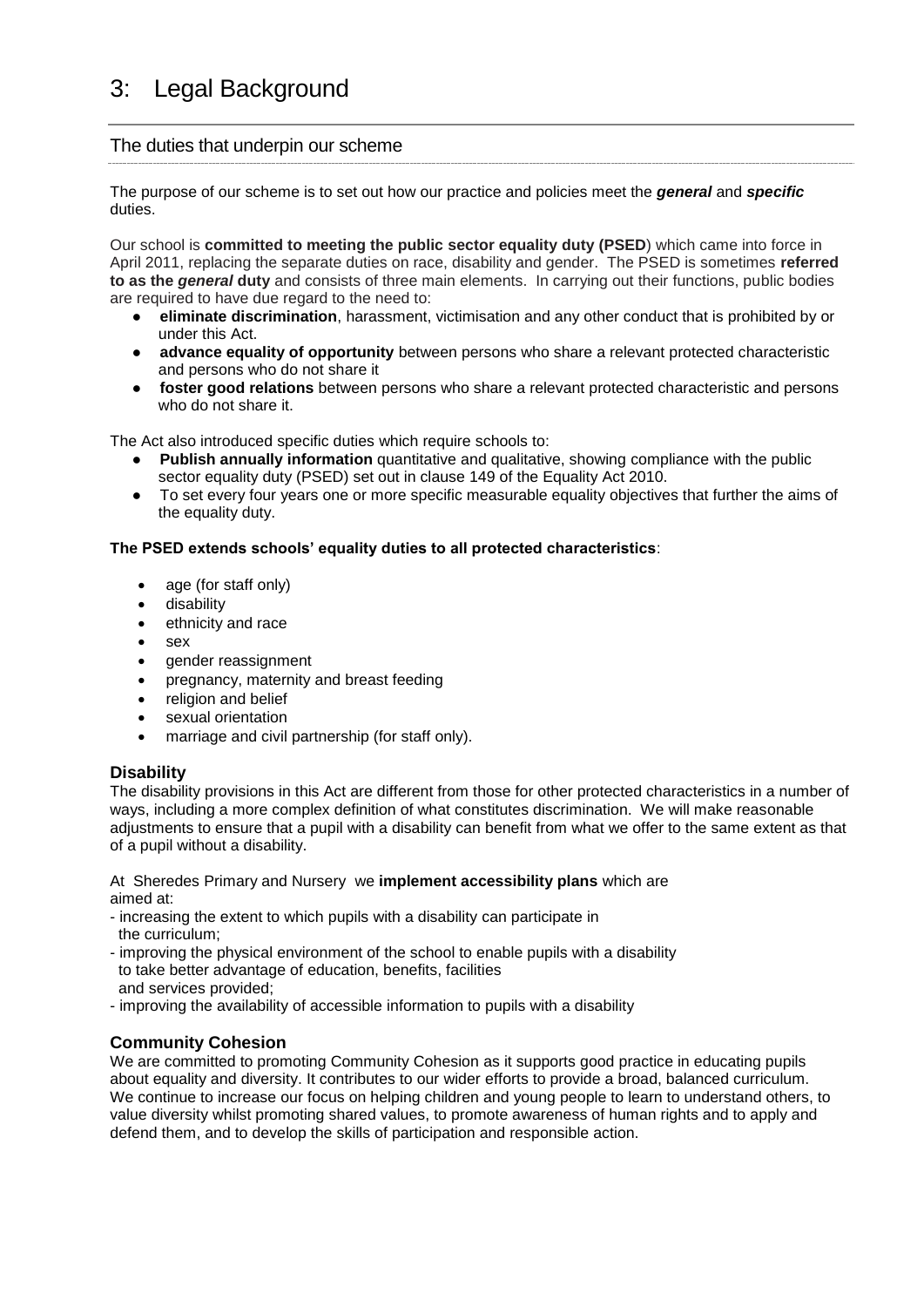We are committed to providing:

- teaching and curriculum provision that supports high standards of attainment, promotes common values, and builds pupils' understanding of the diversity that surrounds them
- lessons across the curriculum that promote common values and help pupils to value differences and challenge prejudice and stereotyping
- a programme of curriculum-based activities whereby pupils' understanding of community and diversity is enriched through visits and meetings with members of different communities, for example in our focused weeks
- support for pupils for whom English is an additional language to enable them to achieve at the highest possible level in English and all subjects.

### <span id="page-7-0"></span>4: Roles and Responsibilities and Publish Information

#### Chain of accountability

The Board of Governors, supported by the Headteacher and staff, is responsible for ensuring the implementation of this scheme.

#### Commitment to implementation

The Headteacher retains overall responsibility for ensuring that the action plan is delivered effectively. Every term, SMT and subject leaders will report to the Headteacher on actions and progress. Every year there will be a report on equality and diversity to the Governors meeting.

All staff are responsible for delivering the scheme both as employees and as it relates to their area of work. **Responsibility for Key person**

| Single equality scheme                                 | <b>Head and Personnel Committee</b>    |
|--------------------------------------------------------|----------------------------------------|
| Disability equality (including bullying incidents)     | Head, SMT and Personnel Committee      |
| SEN/LDD (including bullying incidents)                 | Head, SMT and Personnel                |
| Accessibility                                          | Head, INCO, Resources, Curriculum Com. |
| Sex and Gender equality (including bullying incidents) | Head, SMT, Personnel                   |
| Race equality (including racist incidents)             | Head, SMT, Personnel                   |
| Equality and diversity in curriculum content           | Head, subject leaders, Curriculum Com  |
| Equality and diversity in pupil achievement            | Head, subject leaders, Curriculum Com. |
| Equality and diversity – behaviour and exclusions      | Head, SMT, Curriculum Com.             |
| Participation in all aspects of school life            | Head, SMT, Curriculum Com.             |
| Impact assessment                                      | Head, SMT, Chair, Committees           |
| Engagement / Stakeholder consultation                  | Head, INCO, Chair                      |
| Policy review                                          | Head, SMT, Chair, Personnel            |
| Communication and publishing                           | Head, Chair                            |
|                                                        |                                        |

#### **Commitment to review**

The school equality scheme will be aligned with the School Development Plan. Its implementation will be monitored within the school's self-evaluation and other review processes.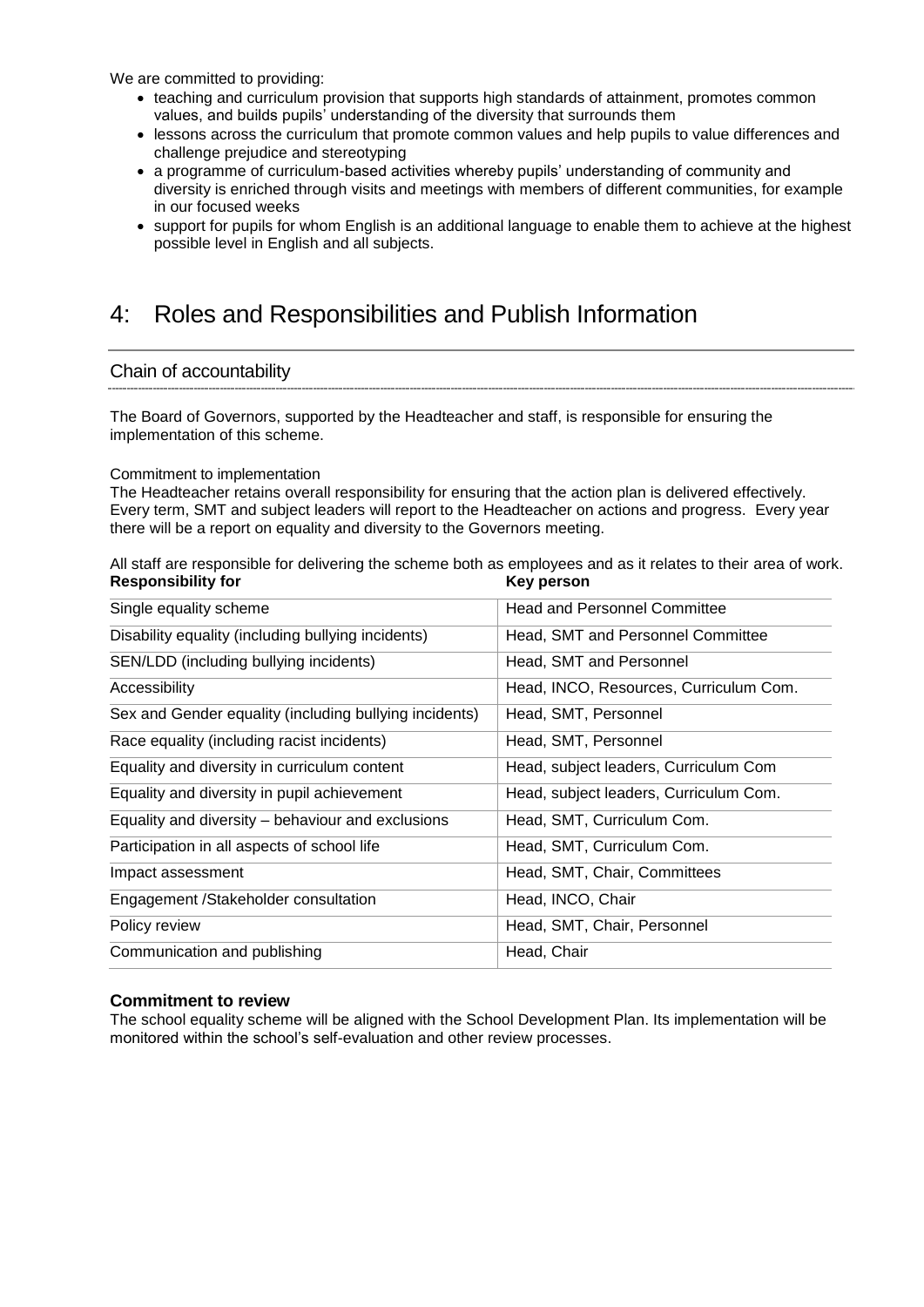#### **Commitment to publish**

*Two specific duties:*

#### *1. Schools should publish information which shows compliance with the PSED:*

We are committed to sharing information about our equality work. At Sheredes Primary we will publish information annually on our work to **eliminate discrimination/harassment**, **advance equality** and **foster good relations**. Equality information will be available on our website, for example our school prospectus, and in Governing Body Minutes. We will also share information through newsletters and face to face meetings. We publish the following information:

In our prospectus: our anti-bullying and behaviour policies

In our prospectus and website: Attainment data which shows how pupils with different characteristics are performing

On our website About Us section: Evidence of work done in response to analysis that:

-supports boys and girls improve their performance in reading, writing and mathematics

-that makes improvements to the physical environment to enable disabled pupils and members of our community to take better advantage of all services and facilities

-that supports pupils with special educational needs

On our website About Us section, newsletters and Focused Weeks information we publish information on: -aspects of our curriculum which explore different cultures and promote understanding of different religions. -our links with other schools abroad which enable pupils to exchange experiences with children from different backgrounds

On our website About Us section, how we are working with our community to foster good relations.

#### *2. Schools should publish at least one equality objective*

Our equality objectives are rooted in our commitment to advancing equality in line with the PSED. We will continue to maintain an equality action plan that aligns with our school development plan and accessibility plan. We will annually review the impact of our actions to meet our objectives, and update the published information.

#### **Commitment to action**

#### **Governors will:**

- Provide leadership and drive for the ongoing development of equalities across the school, including through the procedures for reviewing all policies
- Provide leadership and ensure the accountability of the Headteacher and senior staff for the communication, development and implementation of equality practice
- Highlight good practice and promote it throughout the school and wider community
- Provide appropriate role models for all managers, staff and pupils
- Congratulate examples of good practice from the school and among individual managers, staff and pupils
- Ensure a consistent response to incidents, e.g. bullying cases and prejudice related incide
- Ensure that the school carries out the letter and the spirit of the statutory duties

#### **The Headteacher and senior staff will:**

- Initiate and oversee the development and regular review of equality policies and procedures
- Consult pupils, staff and stakeholders in the development and review of the policies
- Ensure the effective communication of the policies to all pupils, staff and stakeholders
- Ensure that managers and staff are trained as necessary to carry out the policies
- Oversee the effective implementation of the policies
- Hold line managers accountable for effective policy implementation
- Provide appropriate role models for all managers, staff and pupils
- Highlight good practice from departments, individual managers, staff and pupils
- Provide mechanisms for the sharing of good practice
- Ensure a consistent response to incidents, e.g. bullying cases and prejudice related
- Ensure that the school carries out its statutory duties effectively

#### **Line managers will:**

- Respond to consultation requests by creating opportunities for pupils and staff to share their comments, suggestions and feedback, ensuring that all voices are heard
- Implement the school's equality scheme, holding staff accountable for their behaviour and providing support and guidance as necessary
- Be accountable for the behaviour of the staff team, individual members of staff and pupils
- Use informal and formal procedures as necessary to deal with 'difficult' situations
- Behave in accordance with the school's policies, leading by example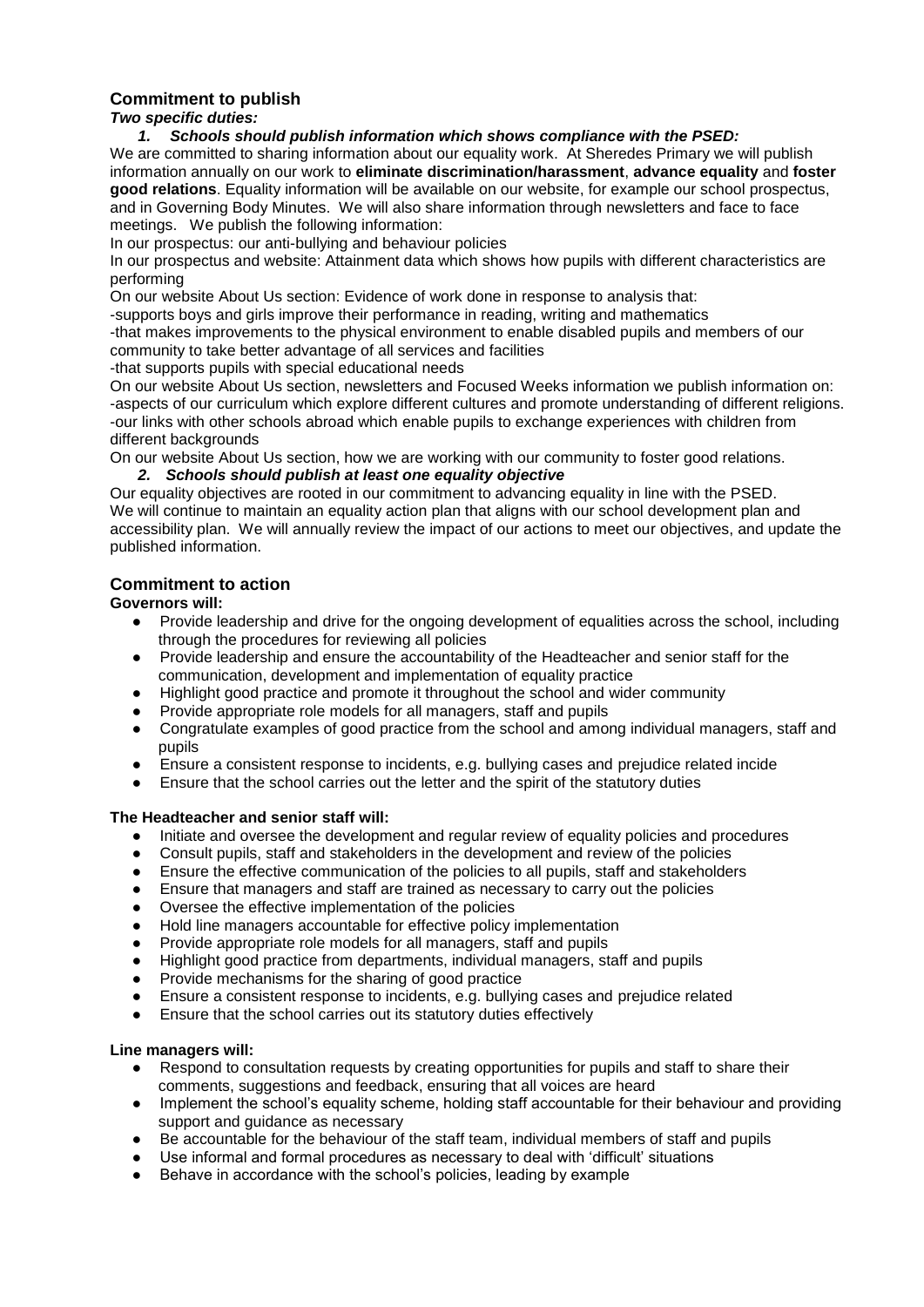- Respond appropriately to the behaviour of pupils and staff, as a whole, and individuals (praising/challenging as necessary)
- Contribute to managing the implementation of the school's equality scheme

#### **All staff: teaching and non-teaching will:**

- Contribute to consultations and reviews
- Raise issues with line managers which could contribute to policy review and development
- Maintain awareness of the school's current equality policy and procedures
- Implement the policy as it applies to staff and pupils
- Behave with respect and fairness to all colleagues and pupils, carrying out the letter and spirit of the school's equality scheme
- Provide a consistent response to incidents, e.g. bullying cases and racist incidents
- Contribute to the implementation of the school's equality scheme

#### **All pupils will actively engage with the aims, values and actions of this scheme**

#### **All parents/carers will support the school in the implementation of this scheme**

#### **Statement of Compliance**

We comply fully with legislation which protects our staff (including teachers, teaching assistants, supervisors and student teachers) from discrimination on grounds of age, disability, ethnicity and race, sex, gender reassignment, pregnancy, maternity and breastfeeding, religion or belief, sexual orientation and marriage and civil partnership.

With regard to disability, we make such reasonable adjustments as are necessary to prevent a person with a disability being at a substantial disadvantage in comparison with a person who is not disabled. This includes discrimination in relation to recruitment, terms and conditions, promotions, transfers, dismissals, training and employment practices (such as dress codes) and disciplinary procedures.

- We make efforts to ensure that the diversity of our workforce reflects that of our local community and wider society.
- We will ensure the safety and well-being of our staff and act on incidents of harassment and discrimination recognising that our staff may be either victims or perpetrators.
- We will provide regular training for staff to enable them to deal effectively with prejudice-related incidents
- Tackling discrimination and anti–bullying reporting and recording all forms of prejudice-related incidents for example racism, homophobia, negative views of people with disabilities or sexism.

<span id="page-9-0"></span>The definition of a prejudiced-related incident: **Any incident perceived to be prejudiced by the victim or any other person, in relation to Disability (ableism/disableism) Gender reassignment (transphobia) Race/Ethnicity (racism) Religion and belief Sex (sexism) Sexual orientation (homophobia/biphobia)**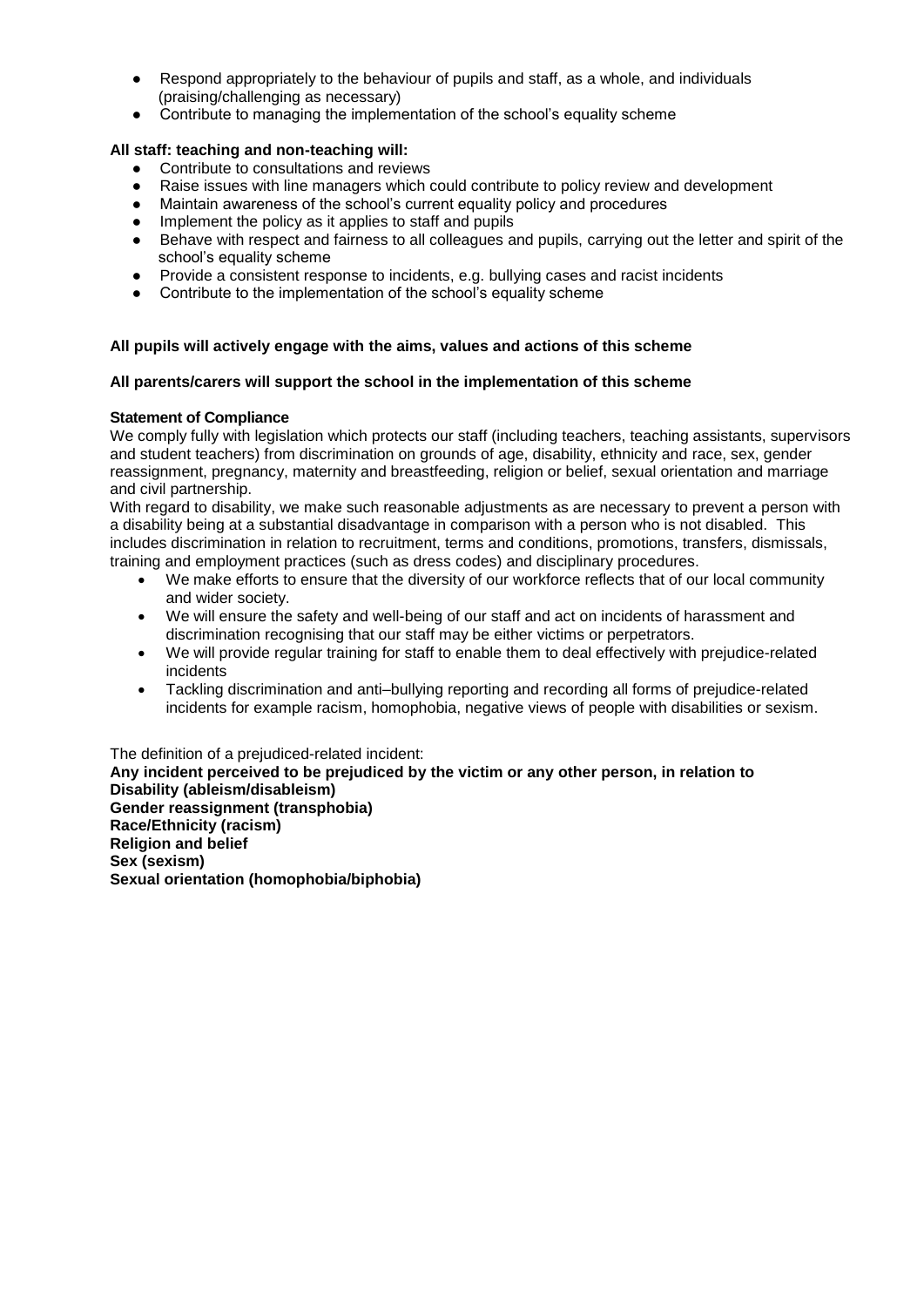## 5: Engagement

#### Involving our learners, parents/carers and others

#### **Engagement – Participation and Involvement**

We engage and involve all relevant stakeholders in a variety of ways, taking into account a range of needs, such as through:

- One to one meetings
- Invitation to consultation meetings, coffee mornings, new stakeholder meetings
- Questionnaires and surveys
- Informal meetings and discussions
- Pupil discussions and interviews
- Staff and governor consultation, e.g. through staff meetings and governor committee meetings
- Meetings with partners and community organisations
- School newsletters and website

In the development of this scheme we have welcomed the participation and involvement of people from broad and diverse backgrounds/characteristics. When deciding what to do to tackle equality issues, we have and will continue to consider/consult and engage both with people affected by our decisions - parents, pupils, staff, members of the local community – and with people who have special knowledge which can inform the school's approach, such as disability equality groups and other relevant special interest organisations. Evidence of this engagement will be included in the published material showing how the duty has been addressed.

## <span id="page-10-0"></span>6: Using information – Equality Impact Assessment, data and other information

#### Evaluating the impact in terms of the outcomes

Equality Impact Assessments (EQIAs) help us to ensure that there is no unlawful discrimination against certain individuals or groups and that the positive duties are promoted. It is a way to ensure we meet diverse needs of our pupils/students and staff and that diversity, equality and inclusion run through all areas of school life.

We collect a range of information relating to incidents of harassment and bullying, including prejudice related incidents, to judge the impact of our actions. Attainment and value-added data provides evidence of our outcomes.

We value more qualitative information which may be given to us through a variety of mechanisms, from lesson observations to pupil discussions and interviews. We conduct pupil voice activities such as antibullying questionnaires/ happiness audits.

<span id="page-10-1"></span>The Local Authority provides us with a range of services which support the equality agenda and helps us to identify our strengths and those areas requiring action. Grateful thanks to Karin Hutchinson, Lead Wellbeing Adviser in Herts for Learning (HfL), for the advice and support with this scheme.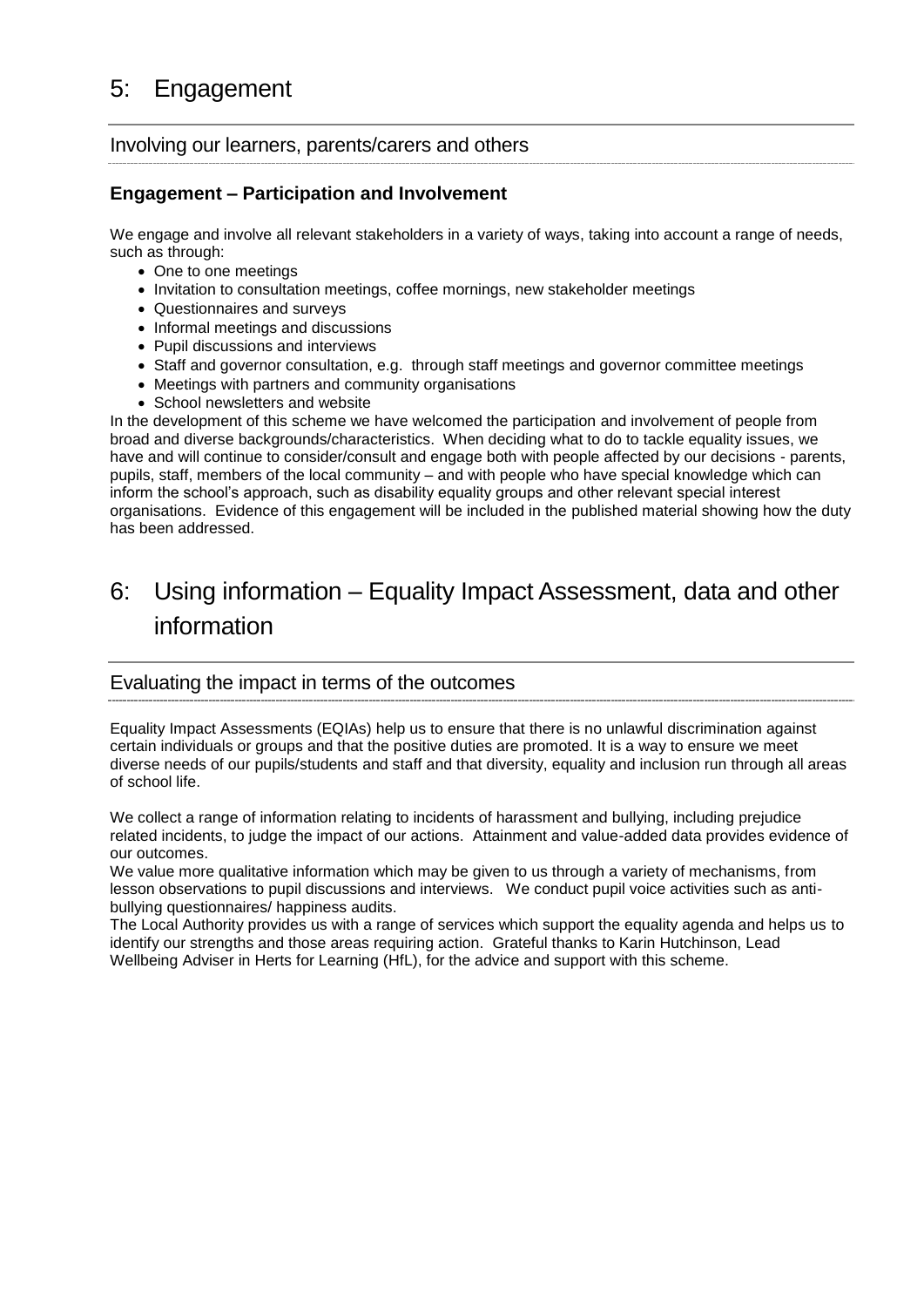## 7: Our School's Equality Objectives

#### Key priorities for action

Our equality objective-setting process has involved gathering evidence as follows:

data from Inspection Data Summary Report (IDSR) Pupil progress meetings and AM7 data Consultation/stakeholder engagement through meetings as outlined in section 5 Pupil discussions/interviews/questionnaires, e.g. annual questionnaire, termly happiness audits

#### **Our equality objectives:**

| <b>Equality Objectives</b>                                                                                                                                                                                                                                                                                                                                                                                        | <b>Protected Characteristic</b>                |
|-------------------------------------------------------------------------------------------------------------------------------------------------------------------------------------------------------------------------------------------------------------------------------------------------------------------------------------------------------------------------------------------------------------------|------------------------------------------------|
| 1. To maintain and build on high standards in<br>English and mathematics; in particular to<br>continue to ensure both boys and girls reach<br>standards and make progress that is better or<br>significantly better than their group nationally<br>and all pupils nationally.                                                                                                                                     | Sex                                            |
| 2. All groups of pupils continue to reach<br>standards or make progress that is better or<br>significantly better than their respective groups<br>nationally, and any attainment gaps between<br>each group and all pupils nationally and all<br>pupils in our school is narrowed wherever<br>possible:<br>regardless of gender, learning need or<br>disability, socio-economic background (FSM) or<br>ethnicity. | Sex<br><b>Disability</b><br>Ethnicity and race |
| 3. Maintain a high standard in promoting good<br>understanding and respect for different<br>religions and beliefs.                                                                                                                                                                                                                                                                                                | Religion or belief                             |